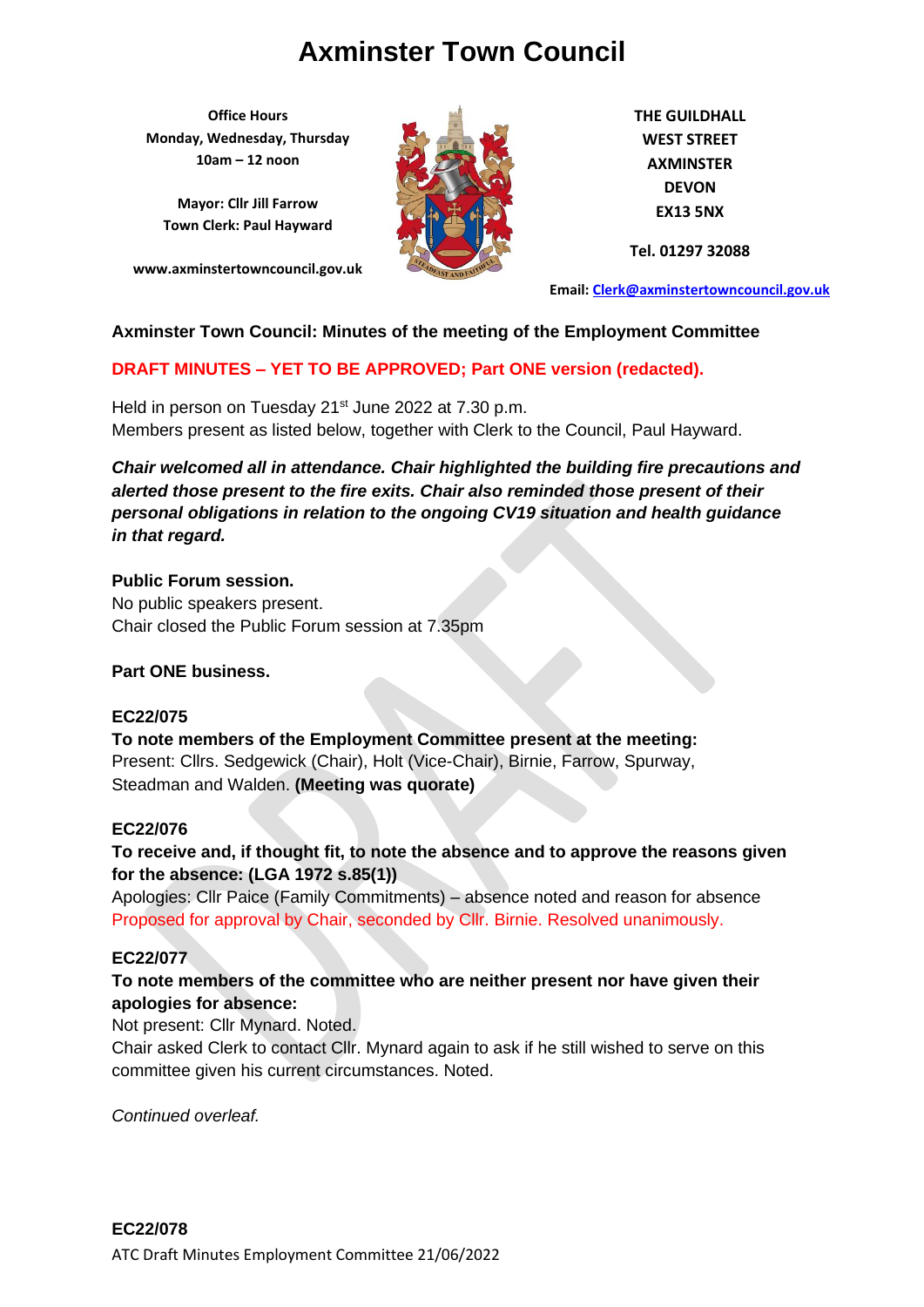**Office Hours Monday, Wednesday, Thursday 10am – 12 noon**

**Mayor: Cllr Jill Farrow Town Clerk: Paul Hayward**

**www.axminstertowncouncil.gov.uk**



**THE GUILDHALL WEST STREET AXMINSTER DEVON EX13 5NX**

**Tel. 01297 32088**

**Email: [Clerk@axminstertowncouncil.gov.uk](file://///axm-svr-1/company/Templates/Clerk@axminstertowncouncil.gov.uk)**

## **To receive any declarations of interest from members of the committee in relation to items of business on this agenda and to note any dispensations previously afforded.**

*This does not preclude the need for members to declare any additional interests that may arise during the meeting.*

**TEL: 01297 32088** No declarations of interest offered by members in relation to the business on the agenda for consideration.

## **EC22/079**

## **To consider and, if thought fit, approve the minutes of the Employment Committee meeting held 17th May 2022.**

*To consider matters arising from those minutes not otherwise listed on this agenda.* After noting and accepting one small typographical correction raised by Cllr. Farrow, it was proposed by Cllr. Walden, seconded by Chair, that the substantive minutes of that meeting be approved. Resolved unanimously.

In respect of matters arising from these minutes, the Chair proposed that this be considered in Part Two Confidential Session due to the nature of the business to be considered. Agreed. (see below).

### **EC22/080**

## **To consider any matters listed on this agenda that Councillors consider should be dealt with as confidential business as per the provisions of The Public Bodies (Admission to Meetings) Act 1960** *(see below).*

No other matters to be considered in Part Two session other than that already listed on the agenda and the matter detailed above under EC22/079.

### **EC22/081**

**To consider any matters considered as urgent by the presiding Chair for discussion:** None raised by Chair.

### **EC22/082**

**To consider proposal to move the meeting into closed session (Part Two) in light of the confidential nature of the business to be considered and discussed:**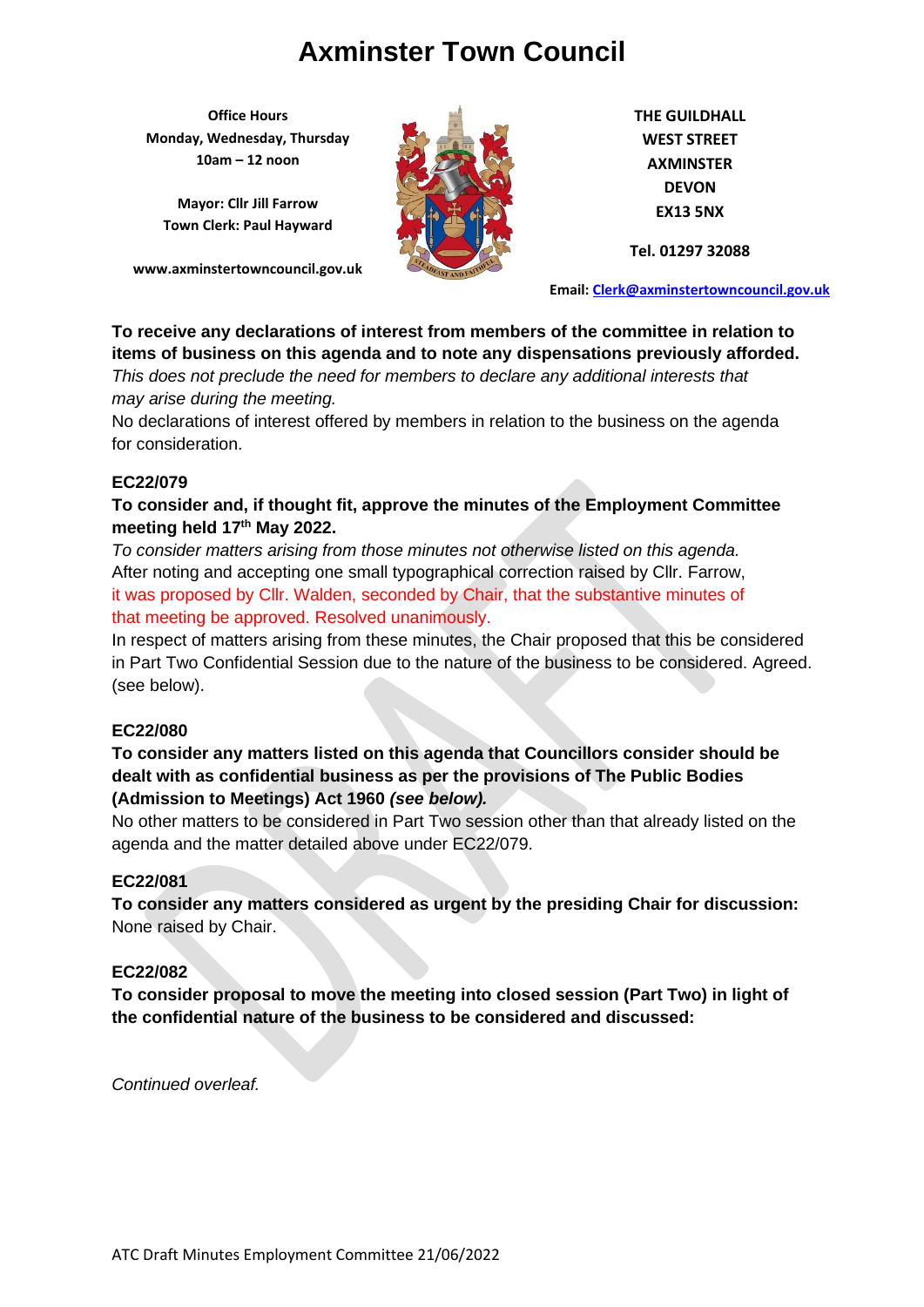**Office Hours Monday, Wednesday, Thursday 10am – 12 noon**

**Mayor: Cllr Jill Farrow Town Clerk: Paul Hayward**

**www.axminstertowncouncil.gov.uk**



**THE GUILDHALL WEST STREET AXMINSTER DEVON EX13 5NX**

**Tel. 01297 32088**

**Email: [Clerk@axminstertowncouncil.gov.uk](file://///axm-svr-1/company/Templates/Clerk@axminstertowncouncil.gov.uk)**

#### *EC22/082 (continued)*

reason of the confidential nature of the business to be transacted. Seconded by Cllr. Farrow. *Vice-chair proposed that, under the provisions of the Public Bodies (Admission to Meetings) Act 1960, (as amended by the Local Government Act 1972, the public, (including the press) be excluded from the meeting as publicity would be prejudicial to the public interest by Resolved unanimously.*

The Part One meeting recording was stopped and a separate recording commenced for Part Two.

### **Part TWO business.**

### **EC22/083 (IC)**

## **To consider matters pertaining to ongoing recruitment of Administrative Staff; to receive update from Town Clerk.**

Clerk reported that there had been 5 potential applicants for the re-advertised Administrative Assistant role; two actual application forms received with three expressions of interest. Deadline for applications was 1<sup>st</sup> July 2022. Clerk was asked by Chair to promote the vacancy again via local social media channels. Noted.

It was agreed that the previous method of shortlisting candidates for the interview stage would be completed by the employment panel (consisting Chair of the Employment Committee, Chair of the Council and the Clerk). It was also agreed that a new set of interview questions should be drawn up prior to the interview stage – this was duly delegated to the panel members to arrange.

Outcome of interviews to be reported to Employment Committee when it next meets.

### **EC22/084 (IC)**

## **To consider a request for a variation to wording of employment contracts for members of staff holding elected roles at other local authorities.**

After discussion amongst members of the committee and the Proper Officer, it was unanimously agreed that this matter be deferred for further consideration at the next Employment Committee meeting and to allow time for the Chair and the Proper Officer to revise the proposed wording in light of the suggestions already put forward at this meeting. Noted.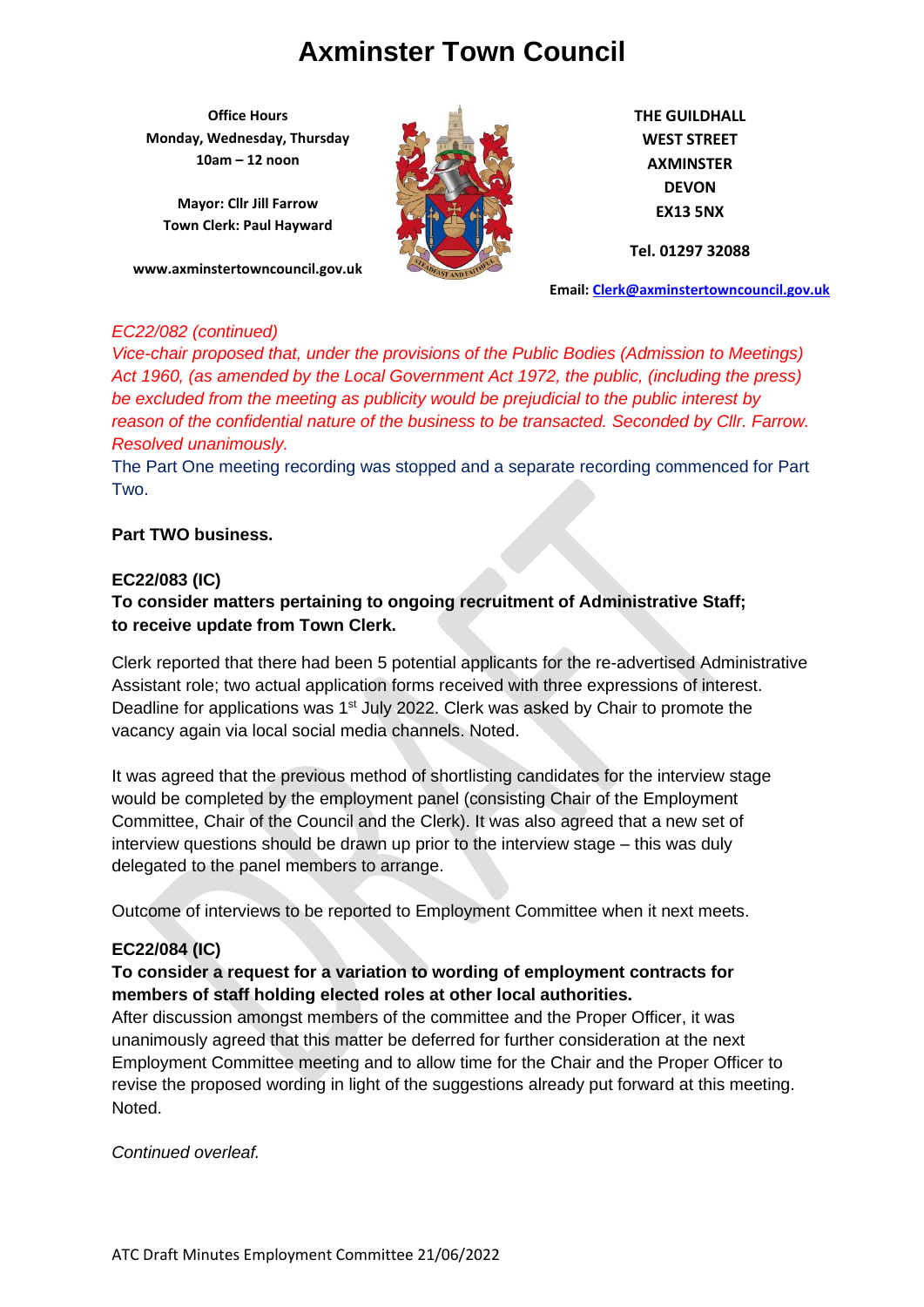**Office Hours Monday, Wednesday, Thursday 10am – 12 noon**

**Mayor: Cllr Jill Farrow Town Clerk: Paul Hayward**

**www.axminstertowncouncil.gov.uk**



**THE GUILDHALL WEST STREET AXMINSTER DEVON EX13 5NX**

**Tel. 01297 32088**

**Email: [Clerk@axminstertowncouncil.gov.uk](file://///axm-svr-1/company/Templates/Clerk@axminstertowncouncil.gov.uk)**

### **EC22/085 (IC)**

### **To further consider matters pertaining to former employee remuneration & superannuation.**

Walden, that Council approve the payments as set out in report from RFO, the contents In relation to the first matter considered, it was proposed by Chair, seconded by Cllr. of which are deemed confidential as they relate to employment matters. Resolved unanimously.

On the second matter, it was proposed by Cllr. Farrow, seconded by Cllr. Walden, that this committee recommend to the FULL Council that a payment be made in respect of pension contributions to former and current employees as set out in the report from the RFO, contents of which are deemed confidential as they relate to employment matters. Resolved unanimously. RFO: please add this matter to Part Two of the next convened meeting of the FULL Council.

### **EC22/086 (IC)**

### **To consider matters pertaining to the publication of staff details on the public access website.**

It was proposed by Chair, seconded by Vice-chair that the Council's website simply show the name of the employee, their role and their contact email address. Furthermore, name badges for employees would show the same information (together with the words, Axminster Town Council, and the town crest). Resolved unanimously.

### **EC22/087 (IC)**

**To consider a request for additional PPE from a member of the Council's Grounds maintenance team and to consider proposal to delegate such matters in the future to the Town Clerk and Chair of the Employment Committee.**

It was proposed by Vice-chair, seconded by Cllr. Walden, that this request be approved. Resolved unanimously. It was duly delegated to the RFO to arrange accordingly. Noted.

Furthermore, there was a consideration of a report by the RFO on recent decision to provide employee uniforms with the Axminster Town Council logo and wording. After deliberation by committee members on types of uniform, quantities and suppliers, it was proposed by Chair, seconded by Cllr. Walden, that the Proper Officer be duly delegated to procure items as per report from the RFO at a cost of no more than £500. Resolved unanimously.